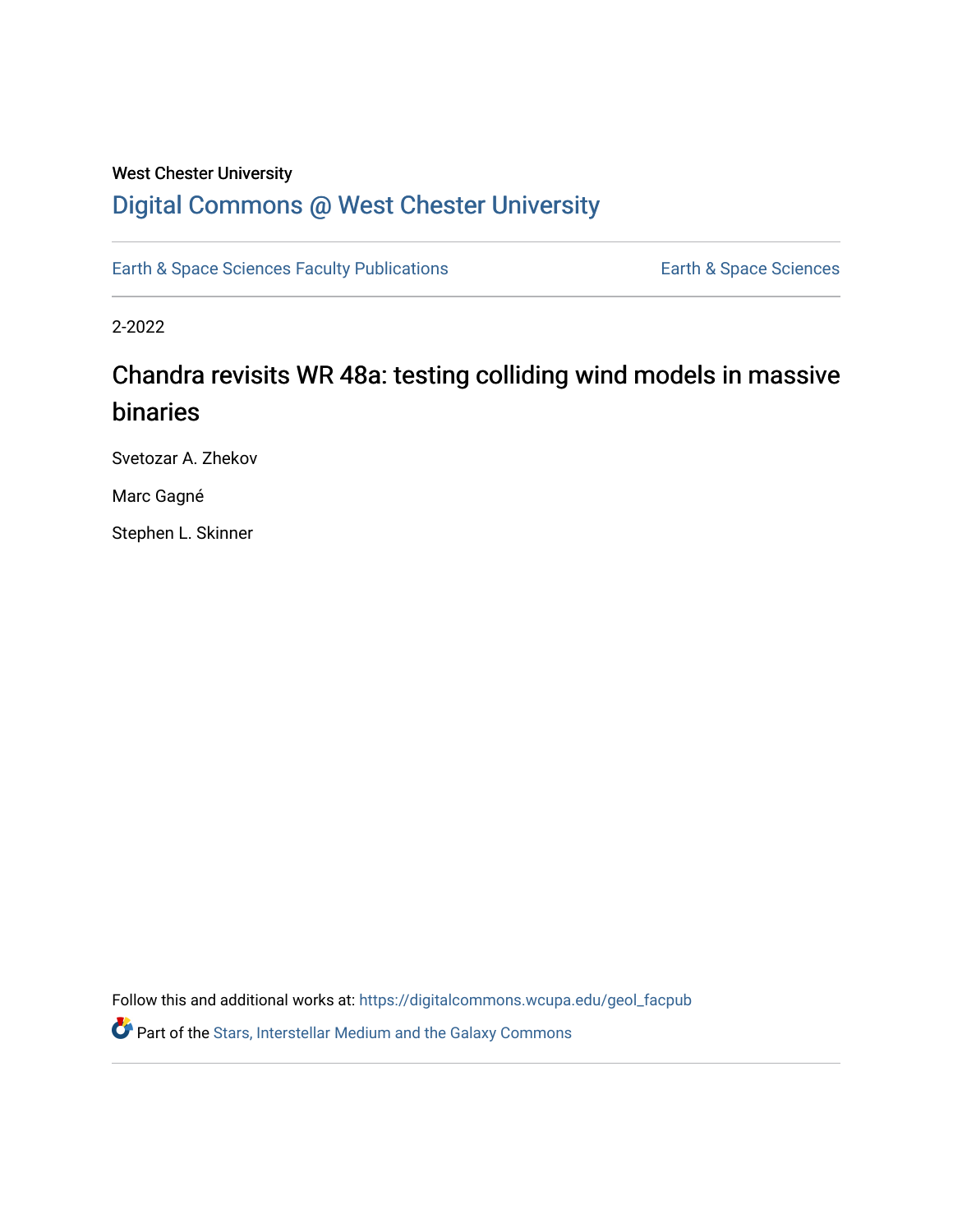## *Chandra* **revisits WR 48a: testing colliding wind models in massive binaries**

Svetozar A. Zhekov<sup>1\*</sup>, Marc Gagné<sup>2</sup> and Stephen L. Skinner<sup>3</sup>

1 *Institute of Astronomy and National Astronomical Observatory (Bulgarian Academy of Sciences),*

*72 Tsarigradsko Chaussee Blvd., Sofia 1784, Bulgaria*

<sup>2</sup>*Department of Earth and Space Sciences, West Chester University, West Chester, PA 19383, USA*

<sup>3</sup>*Center for Astrophysics and Space Astronomy (CASA), University of Colorado, Boulder, CO 80309-0389, USA*

We present results of new *Chandra* High-Energy Transmission Grating (HETG) observations (2019 November - December) of the massive Wolf-Rayet binary WR 48a. Analysis of these high-quality data showed that the spectral lines in this massive binary are broadened (FWHM = 1400 km s<sup>-1</sup>) and marginally blueshifted ( $\sim$  -100 km s<sup>-1</sup>). A direct modelling of these high-resolution spectra in the framework of the standard colliding stellar wind (CSW) picture provided a very good correspondence between the shape of the theoretical and observed spectra. Also, the theoretical line profiles are in most cases an acceptable representation of the observed ones. We applied the CSW model to the X-ray spectra of WR 48a from previous observations: *Chandra*-HETG (2012 October) and *XMM-Newton* (2008 January). From this expanded analysis, we find that the observed X-ray emission from WR 48a is variable on the long timescale (years) and the same is valid for its intrinsic X-ray emission. This requires variable mass-loss rates over the binary orbital period. The X-ray absorption (in excess of that from the stellar winds in the binary) is variable as well. We note that lower intrinsic X-ray emission is accompanied by higher X-ray absorption. A qualitative explanation could be that the presence of clumpy and non-spherically symmetric stellar winds may play a role.

**Key words:** shock waves — stars: individual: WR 48a — stars: Wolf-Rayet — X-rays: stars.

#### <span id="page-1-0"></span>**1 INTRODUCTION**

WR 48a is one of the five objects originally classified as episodic dust makers amongst the carbon-rich (WC) Wolf-Rayet (WR) stars in the Galaxy [\(Williams 1995\)](#page-11-0). As reported by [Danks et al.](#page-10-1) [\(1983](#page-10-1)) and [Danks et al.](#page-10-2) [\(1984](#page-10-2)), this WC star was discovered in a near-infrared survey of the Sagitarius arm of the Galaxy. Given its proximity (within 2′ ) to the compact clusters Danks 1 and 2 in the G305 starforming region, WR 48a is likely a member of one of these clusters. It is currently assumed that the episodic (especially periodic) dust formation in WC stars is result of colliding stellar winds (CSW) near periastron passage in wide WR binaries whose orbits have high eccentricity. This is particularly illustrated by the properties of WR 140, considered the prototype object of CSW binaries (e.g., [Williams et al.](#page-11-1) [1990](#page-11-1); [Williams 2008\)](#page-11-2). Also, it is worth recalling that CSW binaries are expected to have enhanced X-ray emission, as originally proposed by [Cherepashchuk](#page-10-3) [\(1976\)](#page-10-3) and [Prilutskii & Usov](#page-11-3) [\(1976](#page-11-3)) and as illustrated by the first systematic X-ray survey of WRs with the *Einstein* Observatory [\(Pollock 1987](#page-10-4); for a review on the progress of observational and theoretical studies of X-ray emission from CSW massive binaries of early spectral types, see [Rauw & Nazé 2016](#page-11-4)).

We note that the study by [Williams et al.](#page-11-5) [\(2012](#page-11-5)) revealed a recurrent dust formation in WR 48a on a timescale of more than 32 years. Such a finding indicates that WR 48a is very likely a wide CSW binary. On the other hand, analysis of the *XMM-Newton* and *Chandra* spectra of WR 48a provided additional support to the CSW pic-

So, to address the physical picture of CSWs in WR 48a in some detail, we need to confront the observational data with the corresponding theoretical model predictions. For this reason, we planned new X-ray observations of WR 48a with high spectral resolution that were expected to provide X-ray spectra with better quality than achieved in the earlier observations of this object.

This work provides the results from the first direct modelling of the X-ray emission from WR 48a in the framework of the CSW picture.

#### <span id="page-1-2"></span>**2 OBSERVATIONS AND DATA REDUCTION**

<span id="page-1-1"></span>*Chandra* revisited WR 48a in three occasion during 2019 November-

ture in this object [\(Zhekov et al. 2011](#page-11-6); [Zhekov et al. 2014a](#page-11-7)). Namely, it was found that the X-ray emission of WR 48a is of thermal origin. It is variable on a long timescale (years) and the same is valid for the X-ray absorption to this object. This is the most X-ray luminous WR star in the Galaxy detected so far ( $L_X \sim 10^{35}$  ergs s<sup>-1</sup>), after the black-hole candidate Cyg X-3. Recently, WR 48a is classified as  $WCS + WNS$  massive binary<sup>[1](#page-1-1)</sup>. It is worth recalling that the single WC stars are very faint or X-ray quiet objects [\(Oskinova et al. 2003;](#page-10-5) [Skinner et al. 2006\)](#page-11-8), and single WN8 stars are faint in X-rays ( $L_X$  < 10<sup>32</sup> ergs s−<sup>1</sup> ; [Gosset et al. 2005](#page-10-6); [Skinner et al. 2012;](#page-11-9) [Skinner et al.](#page-11-10) [2021](#page-11-10)). Thus, binarity should play a key role for the X-ray emission from WR 48a.

<sup>★</sup> E-mail: szhekov@astro.bas.bg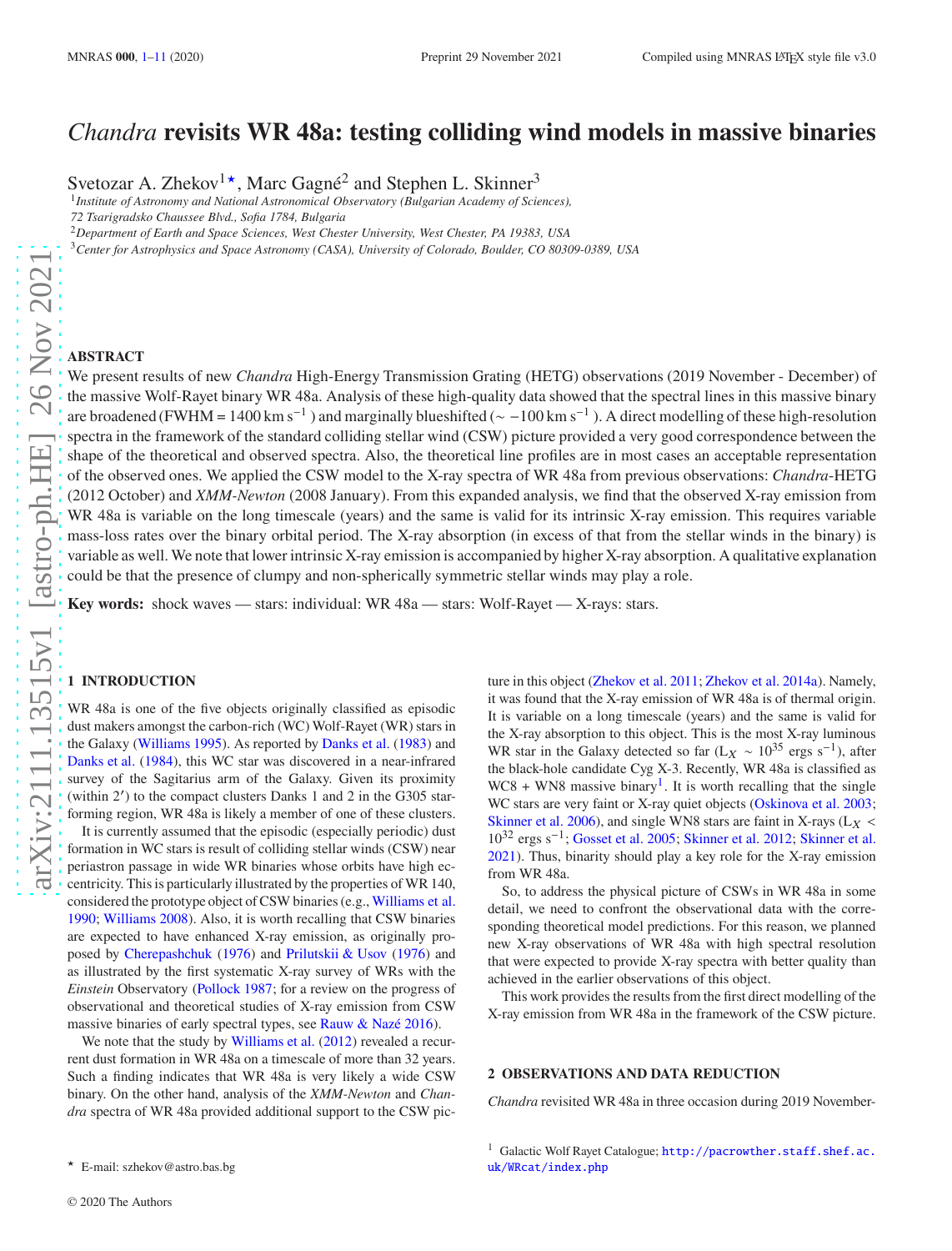December with a total effective exposure of 94.4 ks: *Chandra* Obs ID 21162 (November 27; 28.63 ks), 23085 (November 28; 28.61 ks), 22938 (December 26; 37.16 ks). The observations were carried out with the high-energy transmission gratings (HETG). We extracted the corresponding first-order and zero-order X-ray spectra of WR 48a as recommended in the Science Threads for Grating Spectroscopy in the ciao 4.12[2](#page-2-0) data analysis software and using the *Chandra* calibration database CALBD v.4.9.4.

We closely inspected the zeroth order images and no second source was present in vicinity of WR 48a as claimed to be found in the heavily piled up observation of WR 48a (*Chandra* Obs ID 8922; 2008 December 13): for details on the presumed second source, see section 4.11 and fig. 31 in [Townsley et al.\(2019](#page-11-11)), and it should be also noted that no second source was present in the *Chandra* observation of 2012 October (*Chandra* Obs ID 13636).

In this study, we focus on the first-order Medium Energy Grating (MEG) and High Energy Grating (HEG) spectra. Since no appreciable variability was detected (the differences of count rates between every two data sets are within their corresponding  $1\sigma$  values), we constructed total HETG spectra of WR 48a with a total number of source counts of 7738 (MEG), 4592 (HEG), 11030 (HETG-0, zeroth order). We may refer to this data set as 'Chandra 2019' throughout the text.

The spectral analysis was performed using standard as well as custom models in version 12.10.1 of xspec [\(Arnaud 1996\)](#page-10-7).

#### <span id="page-2-3"></span>**3 SPECTRAL LINES**

We note that the new Chandra 2019 observations of WR 48a provided high-resolution spectra with better quality compared to the previous such an observation (2012 October): the number of source counts in the new MEG and HEG spectra is a factor of 3.1 - 3.7 higher, thanks to the WR 48a higher X-ray brightness in 2019. So, we could analyse with acceptable accuracy more spectral lines in order to deduce some kinematic information about the gas flows in this CSW binary. To do so, we fitted the line profiles of the strong H-like doublets of S XVI, Si XIV, Mg XII and He-like triplets of Fe XXV, S XV, Si XIII, Mg XI with the following model.

For the He-like triplets, the model was a sum of three Gaussians and a constant continuum. The centres of the triplet components were equal to their values given in the AtomDB data base (Atomic Data for Astrophysicists)<sup>[3](#page-2-1)</sup>. All components had the same line width and line shift. The free parameters of the fit were the common line shift, common line width, the individual fluxes of the three components and the continuum level. For the H-like doublets, we used a similar model but with a sum of two Gaussians and the component intensity ratios were fixed at their atomic data values.

For each spectral line complex (H-like doublet or He-like triplet), we fitted the MEG and HEG spectra simultaneously sharing the same model parameters but the continuum level. In cases where the data quality was poor in either the MEG or HEG spectrum, we used only the better quality spectrum with more counts for fitting some He-like triplets: Fe XXV (HEG) and Mg XI (MEG)

It is quite common that the high resolution X-ray spectra have a very low number of counts (even zero counts) in the spectral bins. The photon statistics could be improved by re-binning the X-ray spectrum of a given object but this is at the expense of deteriorating

<span id="page-2-0"></span><sup>2</sup> Chandra Interactive Analysis of Observations (CIAO), [https://cxc.](https://cxc.harvard.edu/ciao/) [harvard.edu/ciao/](https://cxc.harvard.edu/ciao/).

<span id="page-2-1"></span><sup>3</sup> For AtomDB, see http://www.atomdb.org/

the spectral resolution. To avoid this, we worked with the unbinned spectra (with no background subtracted) and made use of the Cash statistic [\(Cash 1979](#page-10-8)) as implemented in xspec.

Figures [1,](#page-3-0) [2,](#page-3-1) [3](#page-4-0) and Table [1](#page-4-1) present the results from the fits to the line profiles in the grating spectra of WR 48a in 2019. We note that the parameters of the Fe XXV He-like triplet are not constrained with exception to the total observed line flux. On average, the X-ray emission lines are marginally blueshifted by  $\sim 100 \text{ km s}^{-1}$ . On the other hand, all the lines show a consistent line broadening of  $\sim 1400$  km s<sup>-1</sup>. Forbidden lines in the He-like triplet do not seem to be suppressed, which is a sign that these spectral features form in hot plasmas with relatively low density and located far from strong sources of UV emission. The latter could be considered as a possible indication that these lines form in CSWs in wide massive binaries.

#### **4 CSW SPECTRAL MODELLING**

As mentioned above, the main goal of this study is to carry out a direct comparison of the X-ray spectrum of a massive binary with the CSW model. For a more complete comparison, we focus mostly on the spectra with high spectral resolution, namely, on modelling the first-order *Chandra*-HETG spectra of WR 48a, because they provide also pieces of kinematic information (through line profiles) of the X-ray emitting plasma. In the global spectral modelling discussed here, we make use of the  $\chi^2$  statistic and adopt the default standard weighting as defined in xspec.

#### **4.1 CSW model**

The basic feature of the standard CSW model in massive binaries is that the two spherically symmetric stellar winds have collided at their terminal velocities. Therefore, the numerical hydrodynamic model is two-dimensional (2D). Fig. [4](#page-5-0) shows a schematic diagram of CSWs in a wide WC + WN massive binary (i.e., WR 48a, see Section [4.2\)](#page-2-2).

Our xspec CSW model is based on the 2D numerical hydrodynamic model of adiabatic CSW by [Lebedev & Myasnikov](#page-10-9) [\(1990](#page-10-9)) (see also [Myasnikov & Zhekov 1993](#page-10-10)). It can take into account partial electron heating in strong shocks (see [Zhekov & Skinner 2000](#page-11-12)), non-equilibrium ionization (NEI) effects (see [Zhekov 2007](#page-11-13)), line broadening due to the bulk gas velocity of the emitting plasma (see [Zhekov & Park 2010](#page-11-14)), the specific stellar wind absorption of both binary components along the line of sight to the observer (see [Zhekov](#page-11-15) [2021](#page-11-15)), and the different chemical composition of both stellar winds.

For a detailed description of the CSW model and the fitting procedure with the CSW model in xspec, we refer to section 4.1 of [Zhekov](#page-11-16) [\(2017](#page-11-16)) and section 4.1 of [Zhekov](#page-11-15) [\(2021](#page-11-15)).

#### <span id="page-2-2"></span>**4.2 Adopted CSW model parameters for WR 48a**

As known (e.g., [Myasnikov & Zhekov 1993](#page-10-10) and references therein), the mass-loss rate and velocity of the stellar winds of the binary components and the binary separation determine the shape and structure of the CSW region. So, these are the basic input parameters for the hydrodynamic CSW model in massive binaries.

We note that **Zhekov** et al. [\(2014b](#page-11-17)) reported that WR 48a has an composite optical spectrum, which could be represented by a sum of two WR spectra (WC8 and WN8h). This analysis also showed that there are two considerably different gas flows in this object. Namely, the 'cool' lines (HeI and HI lines) had full width at half maximum of FWHM  $\approx 1000 \text{ km s}^{-1}$ , while those of high-excitation ionic species (e.g., CIV) have FWHM  $\approx 2000$  km s<sup>-1</sup> (see fig.6 in [Zhekov et al.](#page-11-17)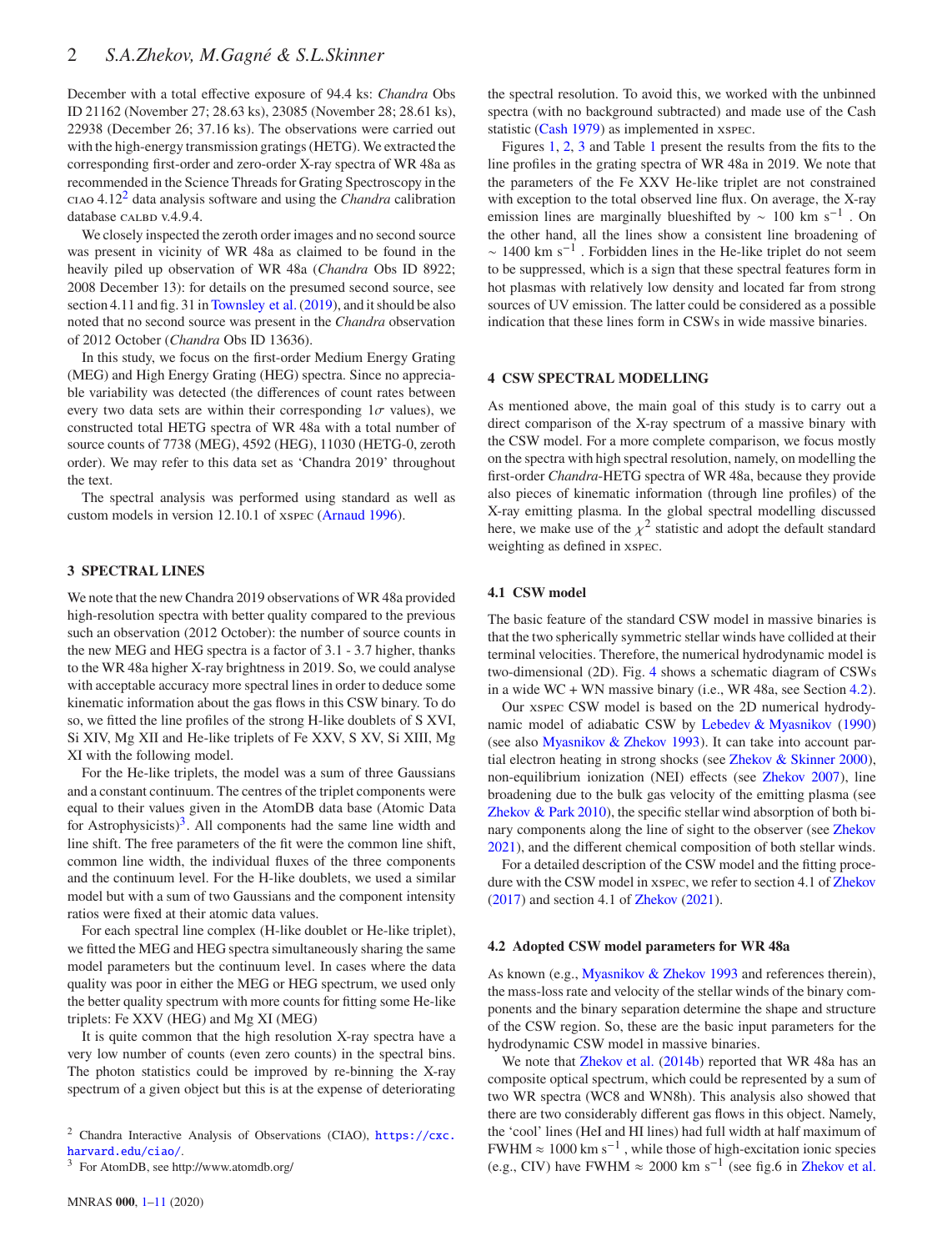

<span id="page-3-0"></span>Figure 1. Line profile fits to the H-like doublets in the first-order HETG spectra of WR 48a. The spectra were rebinned for presentation purposes.



<span id="page-3-1"></span>**Figure 2.** The same as in Fig. [1](#page-3-0) but for the He-like triplets in the first-order HETG spectra of WR 48a. The spectra were rebinned for presentation purposes.

[2014b](#page-11-17)). So, WR 48a is considered a WC8 + WN8 massive binary (e.g., see [Zhekov et al. 2014b](#page-11-17)).

For the mass-loss rates of the binary components, we adopted the mean values for the single WC8 and WN8 stars with known *Gaia* distances (see table 1 in [Sander et al. 2019](#page-11-18) and table 1 in [Hamann et al.](#page-10-11) [2019](#page-10-11)).

To estimate the binary separation in WR 48a, we adopted an orbital period of  $\approx$  32 yr [\(Williams et al. 2012](#page-11-5)) and rescaled the semimajor axis of the prototype CSW binary WR 140 based on the Kepler's third law and using the orbital parameters of WR 140 from [Monnier et al.](#page-10-12) [\(2011](#page-10-12)): orbital period of 2896 days (7.93 yr) and semimajor axis of 14.73 au.

The adopted values of the stellar wind parameters and binary separation in WR 48a are:  $\dot{M}_{WCS} = 2.92 \times 10^{-5}$  and  $\dot{M}_{WNS} =$  $4.05 \times 10^{-5}$  (M<sub>☉</sub> yr<sup>-1</sup>); V<sub>WC8</sub> = 2000 and V<sub>WN8</sub> = 1000 (km  $s^{-1}$ ); semimajor axis of 37.3 au.

Based on these parameters, we see that the CSW shocks in WR 48a are adiabatic (using equation 9 in [Myasnikov & Zhekov](#page-10-10) [1993](#page-10-10)), the shock-heated plasma may have different electron and ion temperatures ( $T_e \neq T_i$ ; using equation 1 in [Zhekov & Skinner 2000](#page-11-12)), and the NEI effects are not important (using equation 1 in [Zhekov](#page-11-13) [2007](#page-11-13)) that is the hot plasma in WR 48a is in collisional ionization equilibrium.

For consistency with the previous X-ray studies [\(Zhekov et al.](#page-11-6)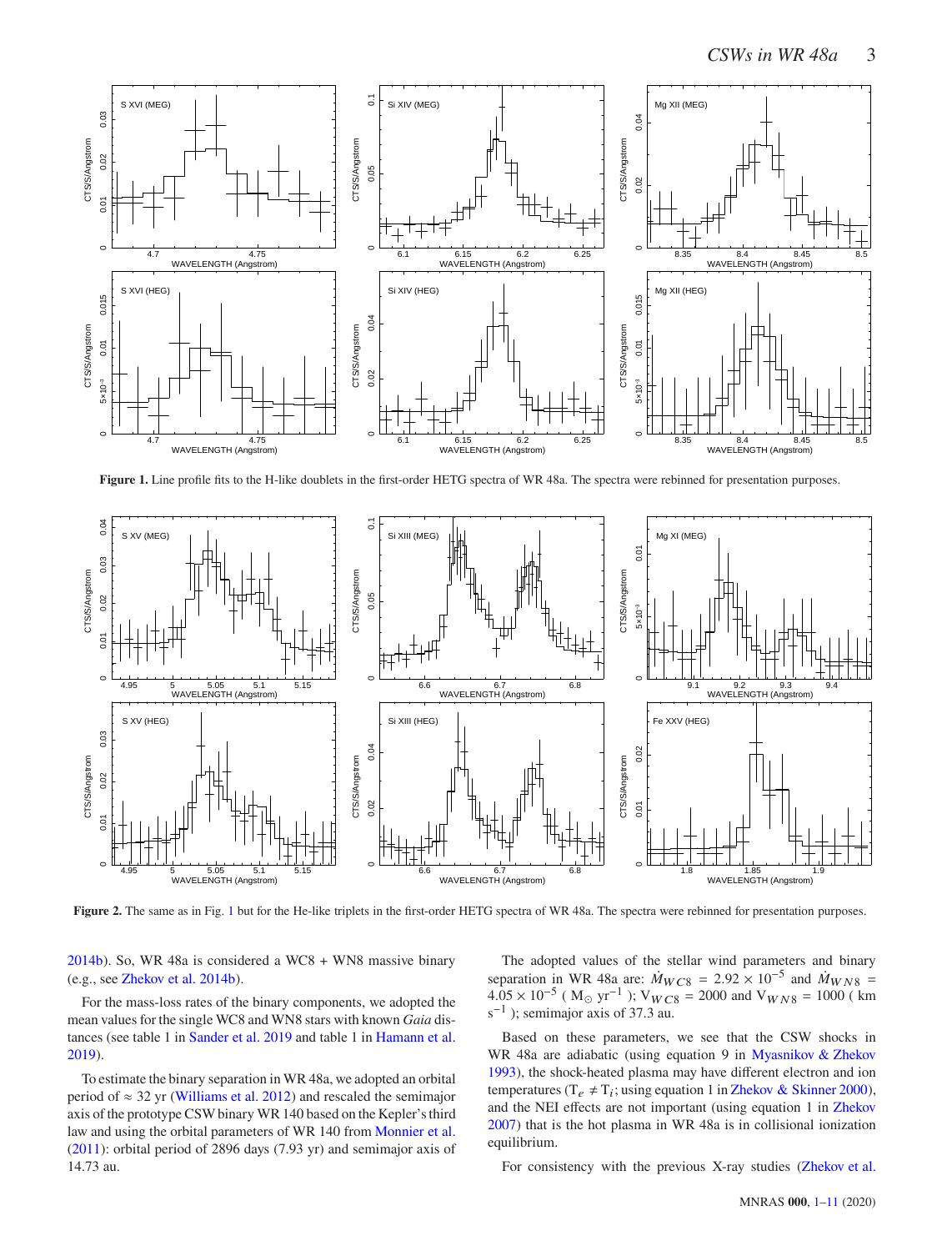

<span id="page-4-0"></span>**Figure 3.** Spectral line parameters WR 48a.

<span id="page-4-1"></span>**Table 1.** Line Parameters

| Line                  | $\lambda_{lab}^a$<br>$(\check{A})$ | FWHM <sup>b</sup><br>$(km s^{-1})$ | Line Shift <sup>c</sup><br>$(km s^{-1})$     | $Flux^d$                          | Ratio<br>(ATOMDB) |
|-----------------------|------------------------------------|------------------------------------|----------------------------------------------|-----------------------------------|-------------------|
| Fe XXV $K_{\alpha}$   | 1.850                              | 0 <sup>e</sup>                     | 398 <sup>e</sup>                             | $25.78^{+5.00}$                   |                   |
| (i/r)                 |                                    |                                    |                                              | $0.44^{+0.58}_{+0.37}$            | 0.38              |
| (f/r)                 |                                    |                                    |                                              | $0.60^{+0.24}_{+0.35}$            | 0.30              |
| S XVI L $_{\alpha}$   | 4.727                              | $1270^{+614}$<br>$-494$            |                                              | $^{+0.24}_{-1.86^{+3.82}}$        |                   |
| S XV $K_{\alpha}$     | 5.039                              | $1709+377$<br>$-298$               | $-193^{+211}_{-186}$<br>$-148^{+157}_{-152}$ | $58.56^{+5}$                      |                   |
| (i/r)                 |                                    |                                    |                                              | $0.49^{+0.35}_{+0.25}$            | 0.23              |
| (f/r)                 |                                    |                                    |                                              | $0.64^{+0}$                       | 0.44              |
| Si XIV L $_{\alpha}$  | 6.180                              | $1212^{+175}$<br>163               | $-119^{+55}_{-55}$<br>$-10^{+42}_{-42}$      | $25.93^{+2.36}$                   |                   |
| Si XIII K $_{\alpha}$ | 6.648                              | $1398 + \frac{109}{109}$           |                                              | 72.02                             |                   |
| (i/r)                 |                                    |                                    |                                              | $0.27^{+0.06}$                    | 0.20              |
| (f/r)                 |                                    |                                    |                                              | $0.75^{+0.05}_{+0.07}$            | 0.52              |
| $Mg XII L_{\alpha}$   | 8.419                              | $1204 + 176$                       | $-213^{+69}$                                 | $15.45^{+0.07}_{+1.87}$           |                   |
| Mg XI K $_{\alpha}$   | 9.169                              | $1204 - 161$ $1711 + 514$ $-437$   | $143^{+220}_{-223}$                          | $16.11 + 3.54$                    |                   |
| (i/r)                 |                                    |                                    |                                              | $0.05^{+3.36}_{+0.23}$            | 0.19              |
| (f/r)                 |                                    |                                    |                                              | $0.46^{+0.05}_{+0.23}$<br>$-0.17$ | 0.59              |

*Note*. Results from the fits to the line profiles of emission lines in WR 48a with the associated  $1\sigma$  errors. The first-order MEG and HEG spectra were fitted simultaneously for S XVI, S XV, Si XIV, Si XIII, and Mg XII lines, while only the HEG and MEG data were used for Fe XXV and MG XI, respectively. For the He-like triplets, the flux ratios of the intercombination to the resonance line  $(i/r)$  and of the forbidden to the resonance line  $(f/r)$  are given as well. The Cash statistic [\(Cash 1979\)](#page-10-8) was adopted in the fits.

 $\,^a$  The laboratory wavelength of the main component.

 $<sup>b</sup>$  The line width (FWHM).</sup>

 $<sup>c</sup>$  The shift of the spectral line centroid.</sup>

<sup>d</sup> The observed total multiplet flux in units of 10<sup>-6</sup> photons cm<sup>-2</sup> s<sup>-1</sup>.

 $e<sup>e</sup>$  Because of the poor photon statistics, these line parameters are not constrained.

[2011](#page-11-6); [Zhekov et al. 2014a](#page-11-7)), we adopted a distance of 4 kpc to WR 48a. We have to keep in mind that the *Gaia* DR2 (Data Release 2) distance to this object is not tightly constrained:  $2.70^{+1.23}_{-0.67}$  kpc [\(Bailer-Jones et al. 2018](#page-10-13));  $2.27^{+0.92}_{-0.57}$  kpc [\(Rate & Crowther 2020\)](#page-11-19).<br>Also, we might expect some appreciable changes in the distance estimates of WR 48a based on the parallax values of  $0.3451 \pm 0.1082$ mas (DR2; [Gaia Collaboration et al. 2018\)](#page-10-14) and  $0.1933 \pm 0.0462$  mas (*Gaia* EDR3, Early Data Release 3; [Gaia Collaboration et al. 2021\)](#page-10-15).

#### <span id="page-4-2"></span>**4.3 CSW model spectral results**

Since the orbital parameters of WR 48a are not known and we have only an estimate of the binary separation (see Section [4.2\)](#page-2-2), we explored a range of values for the azimuthal angle and orbital inclination (Fig. [4\)](#page-5-0). We considered 13 equidistantly spaced values of  $\alpha \in [0, 180]$  degrees and two values of  $i = 60, 90$  degrees. Due to the symmetry of the CSW region that resulted from interaction of two spherically-symmetric stellar winds, the CSW models with a given value of  $\alpha$  and 360 −  $\alpha$  give identical spectra. To see whether the partial electron heating at shock fronts could have any impact on the X-ray emission from WR 48a, we considered the cases of  $\beta = 1, 0.2$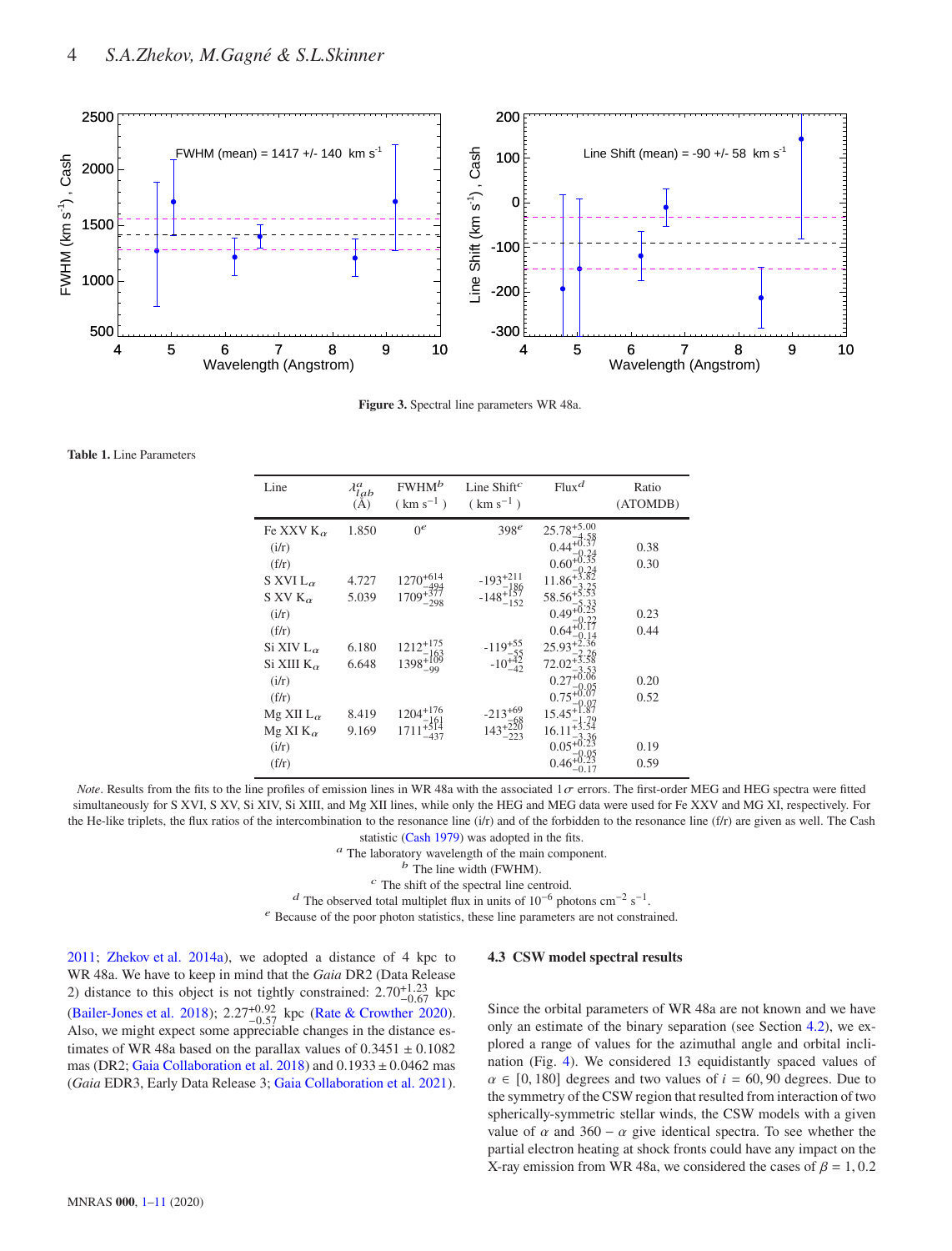

<span id="page-5-0"></span>**Figure 4.** *Left-hand panel:* schematic presentation of the CSW region in the WC+WN binary WR 48a. The label CSW marks the wind interaction region, which is a 3D structure with its axis of symmetry Z. The axes X and Y complete the Cartesian coordinate system. The two angles  $i$  (orbital inclination) and  $\alpha$ (azimuthal angle) define the orientation in space of the line-of-sight (l.o.s.) towards observer. The label 'Velocity' denotes the general direction of the shocked plasma flow. The two dashed-line arrows illustrate that emission from a parcel of gas in the CSW region is subject to different wind absorption, depending on the orientation  $(i, \alpha)$  of the l.o.s. towards observer and the rotational angle around the axis of symmetry  $(Z)$ . *Right-hand panel:* the CSW region derived from the 2D hydrodynamic simulations for the adopted values of the stellar-wind parameters in WR 48a which give a ram-pressure ratio of the stellar winds  $\Lambda = (\dot{M}_{WCS}V_{WCS})/(\dot{M}_{WNS}V_{WCS} = 1.44$ . The x- and z-axis are in units of the binary separation. The WN and WC components are located at (x, z) coordinates (0,0) and (0,1), respectively. The solid lines mark the shock fronts and the dashed line marks the contact discontinuity.

<span id="page-5-1"></span>**Table 2.** WR 48a Spectral Fit Results (abundances)

|    | $\beta = 1.0$ | $\beta = 0.2$ |
|----|---------------|---------------|
| Mg | 0.47(0.03)    | 0.48(0.03)    |
| Si | 0.49(0.01)    | 0.48(0.01)    |
| S  | 1.06(0.01)    | 1.04(0.01)    |
| Ar | 0.28(0.01)    | 0.27(0.01)    |
| Cа | 0.16(0.01)    | 0.16(0.02)    |
| Fe | 0.44(0.01)    | 0.51(0.01)    |

*Note*. Abundance values derived from the CSW model simultaneous fits to the *Chandra*-MEG and HEG spectra. Labels  $\beta = 1.0$  and  $\beta = 0.2$  denote correspondingly the cases of full temperature equilibration and partial electron heating at the shock fronts. Given are the mean value for each element and its standard deviation for the total number of 26 model fits (13 values of  $\alpha \in [0, 180]$  degrees and 2 values of  $i = 60, 90$  degrees, the derived abundances are with respect to their typical values adopted in this study, see Section [4.3\)](#page-4-2).

 $(\beta = T_e/T, T_e)$  is the electron temperature and T is the mean plasma temperature).

We note that the X-ray spectrum of the CSW region is a sum of the X-ray emission from both shocked winds, which each may have different chemical composition. And, we recall that the CSW model is capable of taking into account the different chemical composition in both parts of the interaction region.

For the shocked WC and WN wind in the CSW region of WR 48a, we correspondingly adopted the abundance values typical for the WC and WN stars (by number) as from [van der Hucht et al.](#page-11-20) [\(1986](#page-11-20)). Ar and Ca are not present in the [van der Hucht et al.](#page-11-20) [\(1986](#page-11-20)) abundance sets, so, we adopted for each of them a fiducial value of  $2 \times 10^{-5}$ .

For the WC shocked wind we adopted:  $H = 0.0$ ,  $He = 1.0$ ,  $C =$ 0.4, N = 0.0, O = 0.194, Ne =  $1.86 \times 10^{-2}$ , Mg =  $2.72 \times 10^{-3}$ , Si =  $6.84 \times 10^{-4}$ , S =  $1.52 \times 10^{-4}$ , Ar =  $2 \times 10^{-5}$ , Ca =  $2 \times 10^{-5}$ , Fe =  $3.82 \times 10^{-4}$ .

And, for the WN shocked wind we adopted:  $H = 0.067$ ,  $He = 1.0$ ,



<span id="page-5-2"></span>**Figure 5.** The reduced- $\chi^2$  values (degrees of freedom, dof = 251) vs. azimuthal angle  $(\alpha, \text{see Fig. 4})$  for the case of equal electron and ion temperatures ( $\beta = 1$ ). The results for inclination angle of  $i = 90$  and 60 degrees are shown in blue and magenta colour, respectively. The black circle marks the formal minimum value of the reduced  $\chi^2$  at  $\alpha$  = 60 degrees.

 $C = 1.28 \times 10^{-4}$ , N =  $.29 \times 10^{-3}$ , O =  $2.92 \times 10^{-4}$ , Ne =  $6.57 \times 10^{-4}$ ,  $Mg = 2.19 \times 10^{-4}$ , Si =  $2.16 \times 10^{-4}$ , S =  $5.11 \times 10^{-5}$ , Ar =  $2 \times 10^{-5}$ ,  $Ca = 2 \times 10^{-5}$ , Fe =  $1.28 \times 10^{-4}$ .

It is worth mentioning that both shocked winds have about comparable contribution to the total observed X-ray emission (flux) of WR 48a (see below). This is not surprising given the wind parameters of both stellar components that result in comparable ram pressure (see Section [4.2](#page-2-2) and Fig. [4\)](#page-5-0) and the fact that both winds are fast (e.g., were one of the winds slow, say  $\sim 100$  km s<sup>-1</sup>, its shocked plasma would not have been a strong X-ray source). Also, for better quality of the fits, we allowed some abundances (Mg, Si, S, Ar, Ca, Fe) to vary. Since the X-ray emission from the shocked WC and WN winds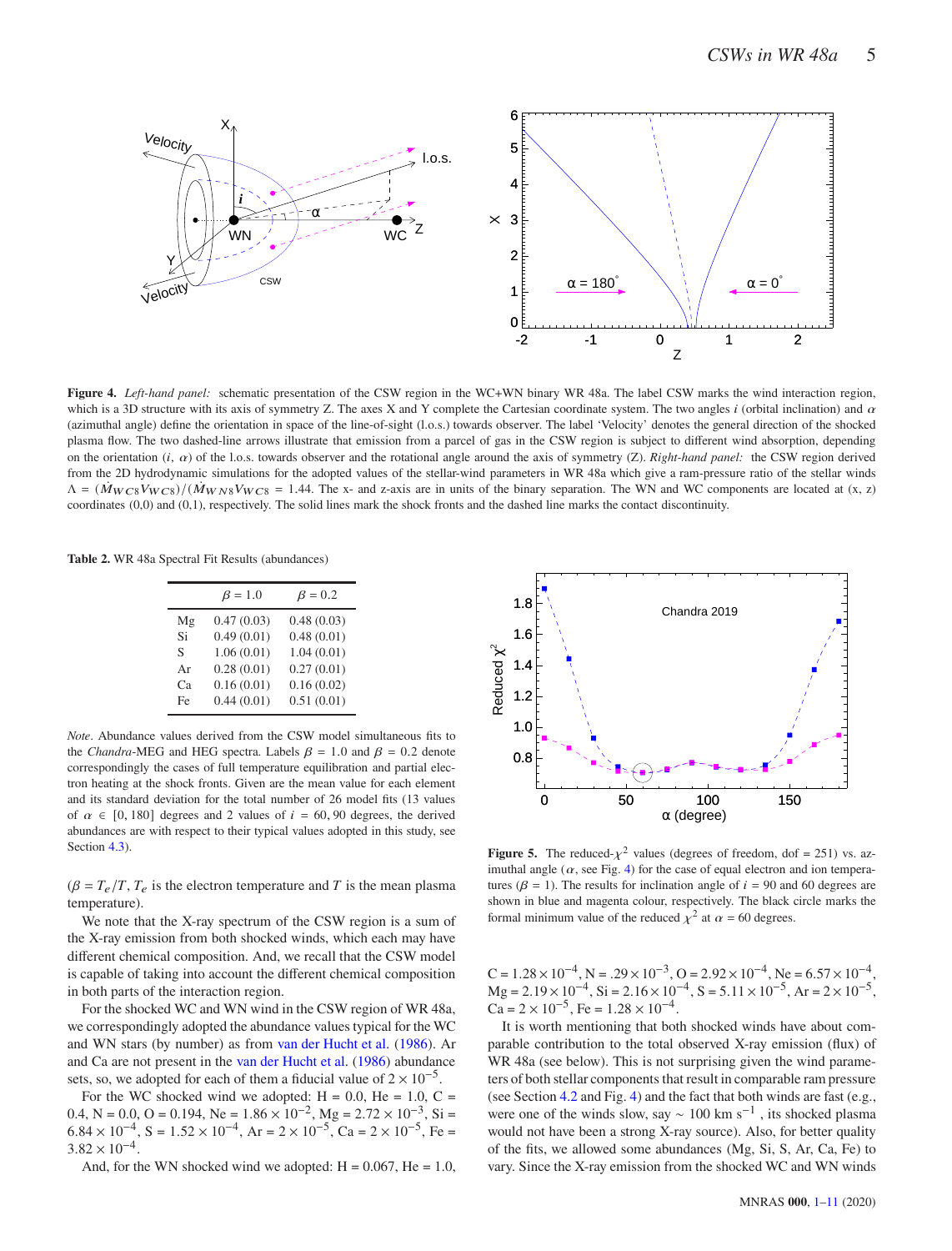cannot be disentangled, the abundance of a given element was varied by a single scaling parameter for both parts of the CSW region with respect to their reference abundances. These are the derived abundance values from the spectral fits.

Because chemical abundances are best constrained from dispersed X-ray spectra, we fitted simultaneously the MEG and HEG spectra of WR 48a. The fitting procedure consisted of the following steps, adopting our custom CSW model  $(csw\_lines\_wind)$  in xspec that takes into account line-broadening due to the bulk gas velocity of the hot plasma as well as stellar wind absorption along the line of sight.

(1) For each individual case  $(\alpha, i, \beta)$ , we fitted the high-resolution spectra to estimate the abundances (the MEG and HEG spectra were rebinned to have a minimum of 20 counts per bin). To minimize the amount of CPU time, we used the xspec model *gsmooth* for the line broadening with a constant FWHM =  $1400 \text{ km s}^{-1}$  over the entire spectrum (see Section [3](#page-2-3) and Fig. [3\)](#page-4-0). So, the fitted xspec model is:  $Spec = tbabs * gsmooth(csw\_lines\_wind)$  as the line-broadening was switched off in the  $csw\_lines\_wind$  model. The *tbabs* model accounts for the interstellar (and circumstellar) absorption. The fit results showed that the derived abundance values for each chemical element have no big scatter: they have relatively small standard deviation around their corresponding mean value (see Table [2\)](#page-5-1).

(2) For each value of  $\beta$ , we used the corresponding mean abundance values from Table [2](#page-5-1) and we repeated all the spectral fits as described in step (1) with abundances kept fixed. We thus derived typical values for other CSW parameters: e.g., mass-loss scaling factor, X-rays absorption. It is worth noting that for both cases of  $\beta$  the fractional mass-loss reduction was  $\dot{M}_s \approx 0.27$  with respect to the nominal mass-loss values adopted in this study (see Section [4.2\)](#page-2-2). On the other hand, the X-ray absorption is different between the cases of  $\beta$  = 1 and 0.2 and it also varies with the azimuthal angle. All this is well understood and we will further discuss it in Section [5.](#page-6-0)

(3) The best-fit models from step (2) were then used to check whether the CSW model provides the right kinematics of the Xray emitting plasma in WR 48a. Namely, the fitted xspec model is:  $Spec = tbabs * csw\_lines\_wind$  as the line broadening in the CSW model was switched on. Since the spectral line profiles provide information on the gas kinematics of the X-ray emitting plasma, we used the same spectral ranges for various emission lines as in the standard line fitting (see Section [3\)](#page-2-3) to estimate correspondence between theory and observations, and these lines were considered (analysed) not one-by-one but simultaneously. Also, as a trade-off between spectral resolution and spectral quality we applied these models to the MEG and HEG spectra rebinned to have a minimum of 10 counts per bin.

Figure [5](#page-5-2) presents the  $\chi^2$  values for all the 26 cases under consideration and equal electron and ion temperatures ( $\beta = 1$ ). We note that we found no appreciable difference in the corresponding  $\chi^2$  values between the cases of  $\beta = 1$  and  $\beta = 0.2$ : the differences were less than 1%. Although the formal minimum of the reduced  $\chi^2$  is at azimuthal angle of  $\alpha = 60$  degrees, we see that models in a broad range  $\alpha \in [45, 135]$  degrees could be considered acceptable for the quality of the 2019 *Chandra*-HETG spectra of WR 48a.

Examples of the direct confrontation of the observed line profiles in the X-ray spectrum of WR 48a and the CSW model are shown in Fig. [6.](#page-7-0) We see that although the CSW model does not provide a perfect match to the observed line profiles, the theoretical line profiles could be considered an acceptable representation of the observed line profiles of the strong line features in the X-ray spectrum of this CSW binary. An illustration of not acceptable theoretical profiles is shown in the bottom panels of Fig. [6](#page-7-0) (the case of azimuthal angle  $\alpha = 0$ degrees and inclination angle  $i = 90$  degrees; the case of reduced

 $\chi^2$  = 1.9 in Fig. [5\)](#page-5-2). These profiles are narrower than the observed ones and slightly redshifted with respect to them. This is a result from the considerably large opening angle of the CSW cone (see right-hand panel in Fig. [4\)](#page-5-0). We have to keep in mind that the CSW cone has axial symmetry, but it is a 3D object. So, a parcel of hot gas, having the same plasma parameters, might be subject to different wind absorption depending on the rotational angle around the axis of symmetry of the CSW cone and the line-of-sight towards observer (e.g., left-hand panel in Fig. [4\)](#page-5-0). This may result in symmetric or asymmetric line profiles and all these details are taken into account by the CSW model.

An interesting feature of the CSW model is that it can provide the contribution of each shocked stellar wind to the total X-ray emission from a CSW binary. For the case of WR 48a, we find that both shocked stellar winds have similar contribution to the total observed X-ray flux in the  $(0.5 - 10 \text{ keV})$  energy range:  $54\%$  (WN) and  $46\%$ (WC). But, the emission of the strong line features is dominated by the shocked WN stellar wind as illustrated in Fig. [6.](#page-7-0) This could be understood in the way that the plasma temperature in the WC part of the CSW region is considerably higher than that in the WN shocked plasma, thus, the WC shocked gas contributes mostly to the continuum emission. On the other hand, the WN shocked wind has the 'right' temperature to boost line emission. Of course, this is the case for the particular values of the wind velocities and chemical compositions adopted in this sudy.

#### <span id="page-6-0"></span>**5 DISCUSSION**

We carried out a direct modelling of the observed X-ray spectra with high spectral resolution (*Chandra*-HETG) of WR 48a in the framework of the standard colliding stellar wind picture in a massive WC+WN binary. Two of the most interesting CSW model results are the following.

First, a fractional mass-loss reduction of  $\dot{M}_s \approx 0.27$  with respect to the nominal mass-loss values adopted in this study (see Section [4.2\)](#page-2-2) is needed to match the observed X-ray flux. It was a result from the fact that the CSW model with the nominal mass-loss values predicted too high an emission measure (EM) for the X-ray plasma. It is worth recalling that in the case of spherically-symmetric stellar winds the emission measure in the CSW region is proportional to the square of the stellar wind mass loss  $(\dot{M})$  and is reversely proportional to the binary separation (*a*): EM  $\propto \dot{M}^2/a$  (e.g., see section 4.2 in [Zhekov](#page-11-16) [2017](#page-11-16)). We note that this mass-loss reduction is related to the adopted distance of  $d = 4$  kpc to WR 48a (see Section [4.2\)](#page-2-2). So, if the actual distance to WR 48a is smaller or larger than 4 kpc, then the amount of emission measure needed to match the observed X-ray flux will correspondingly decrease or increase ( $\propto d^2$ ), so will the mass-loss reduction with respect to the value of  $\dot{M}_s \approx 0.27$  ( $\propto d$ ).

Second, the azimuthal angle of the observer was  $\alpha = 60$  degrees (see Fig. [4\)](#page-5-0) or more likely it was in the range  $\alpha \in [45, 135]$  degrees as of 2019 November-December. On the other hand, the current knowledge of the stellar wind and binary parameters WR 48a did not allow us to obtain any constraints on the inclination angle of its binary orbit.

However, in order to derive more constraints on the general CSW picture in WR 48a we think it could be a good idea to expand our current CSW-model analysis to other observations with good (or acceptable) quality. To do so, we made use of the previous X-ray observations of WR 48a as of 2008 January (*XMM-Newton*) and 2012 October (*Chandra*). Details on the standard X-ray analysis of these data sets are found in [Zhekov et al.](#page-11-6) [\(2011](#page-11-6)) and [Zhekov et al.](#page-11-7)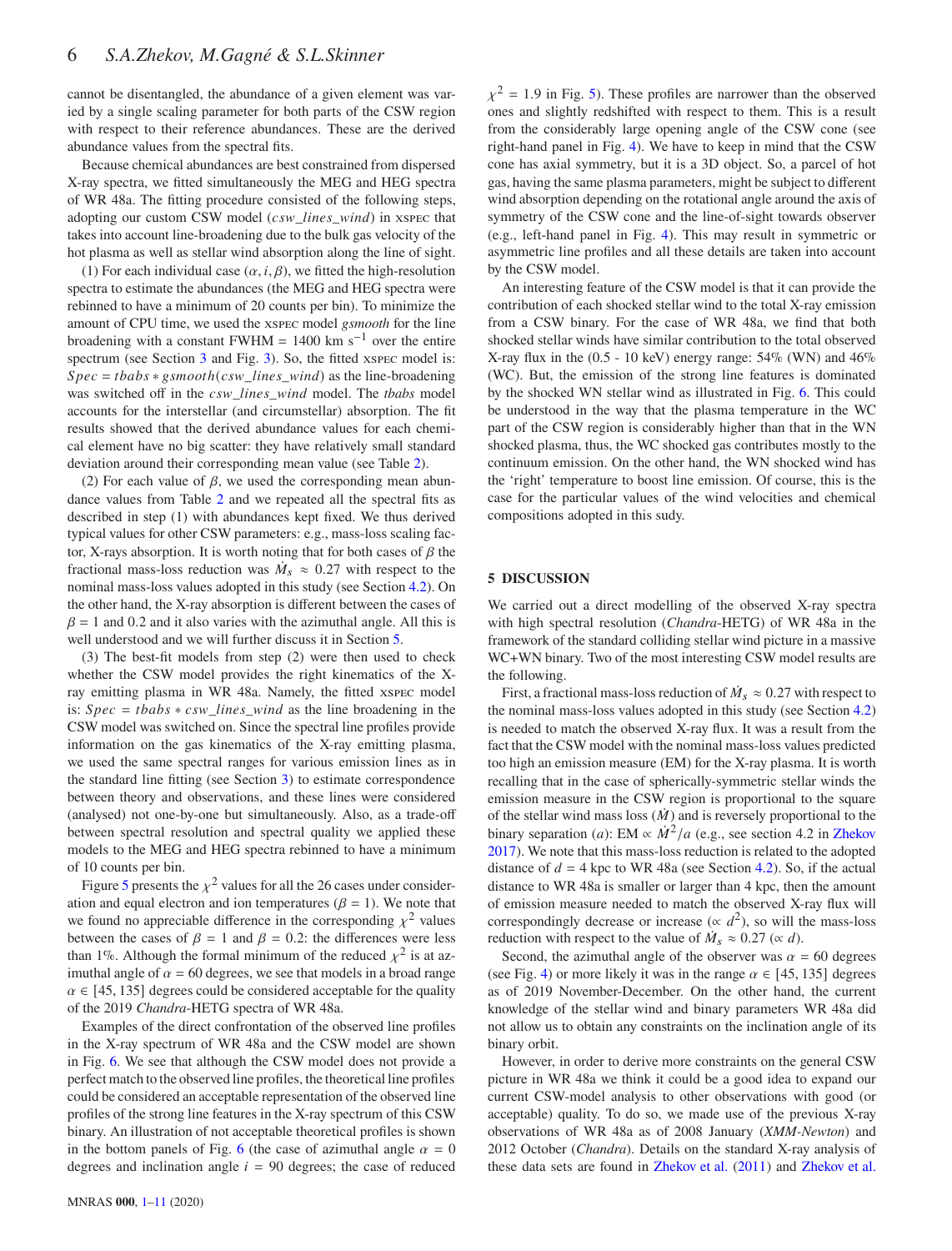

<span id="page-7-0"></span>**Figure 6.** *Top and middle panels*. The MEG and HEG background-subtracted spectra of WR 48a and the best-fit CSW model ( $\alpha = 60$  degrees) near some strong emission lines. The WN and WC shocked stellar wind spectra are plotted in blue and magenta colour, respectively. *Bottom panels.* For comparison, shown are the MEG spectra overlaid with the CSW model for azimuthal angle  $\alpha = 0$  degrees and inclination angle  $i = 90$  degrees (the case of reduced  $\chi^2 = 1.9$ , see Fig. [5\)](#page-5-2). The spectra were rebinned to have a minimum of 10 counts per bin.

<span id="page-7-1"></span>

|                                                                  | 2019        | $\beta = 1.0$<br>2012 | 2008        | 2019        | $\beta = 0.2$<br>2012 | 2008        |
|------------------------------------------------------------------|-------------|-----------------------|-------------|-------------|-----------------------|-------------|
| $\chi^2$ (min - max)                                             | $274 - 288$ | $56 - 57$             | $809 - 994$ | $265 - 283$ | $54 - 55$             | $645 - 778$ |
| dof                                                              | 567         | 79                    | 611         | 567         | 79                    | 611         |
| $\dot{M}_{s}$ (mass-loss reduction)                              | 0.27(0.01)  | 0.20(0.01)            | 0.28(0.01)  | 0.27(0.01)  | 0.21(0.01)            | 0.29(0.01)  |
| $F_X$ (10 <sup>-11</sup> ergs cm <sup>-2</sup> s <sup>-1</sup> ) | 0.95(0.01)  | 0.36(0.01)            | 1.01(0.01)  | 0.91(0.01)  | 0.34(0.01)            | 0.98(0.01)  |
| $F_0$ (10 <sup>-11</sup> ergs cm <sup>-2</sup> s <sup>-1</sup> ) | 4.53(0.11)  | 2.60(0.04)            | 5.02(0.16)  | 5.00(0.12)  | 2.94(0.04)            | 5.64(0.17)  |
| $\log L_X$ (ergs s <sup>-1</sup> )                               | 34.94       | 34.70                 | 34.98       | 34.98       | 34.75                 | 35.03       |

*Note*. Results from the CSW model fits to the X-ray spectra of WR 48a:: Chandra 2019 (columns marked with 2019); Chandra 2012 (columns marked with 2012); XMM-Newton 2008 (columns marked with 2008). Labels  $\beta = 1.0$  and  $\beta = 0.2$  denote correspondingly the cases of full temperature equilibration and partial electron heating at the shock fronts. Tabulated quantities are the mass-loss scaling factor  $(M_s)$ , the observed X-ray flux  $(F_X)$ , the unabsorbed (net) X-ray flux  $(F_0)$  and the logarithm of the X-ray luminosity (log  $L_X$ ) for an adopted distance of 4 kpc to WR 48a. The last three quantities are in the 0.5 - 10 keV energy range. Given are the mean values and their standard deviation for the total number of 26 model fits (13 values of  $\alpha \in [0, 180]$  degrees and 2 values of  $i = 60, 90$  degrees, see Section [4.3\)](#page-4-2).

[\(2014a\)](#page-11-7). We may refer to these data sets as 'XMM-Newton 2008' and 'Chandra 2012' throughout the text.

Chandra 2012. This is a *Chandra*-HETG observation of WR 48a carried out on 2012 October 12 (*Chandra* Obs ID 13636). For the purpose of this analysis, we re-extracted the MEG and HEG spectra following the same data reduction recipe as for the Chandra 2019 data set (see Section [2\)](#page-1-2). In the CSW model analysis, we made use of MEG and HEG spectra both re-binned to have a minimum of 10 and 20 counts per bin and we followed step (2) and (3) as described in Section [4.3](#page-4-2) (i.e., adopting the abundance sets from Table [2\)](#page-5-1). Due to the quality of the data (see Section [3;](#page-2-3) also fig. 2 in [Zhekov et al.](#page-11-7)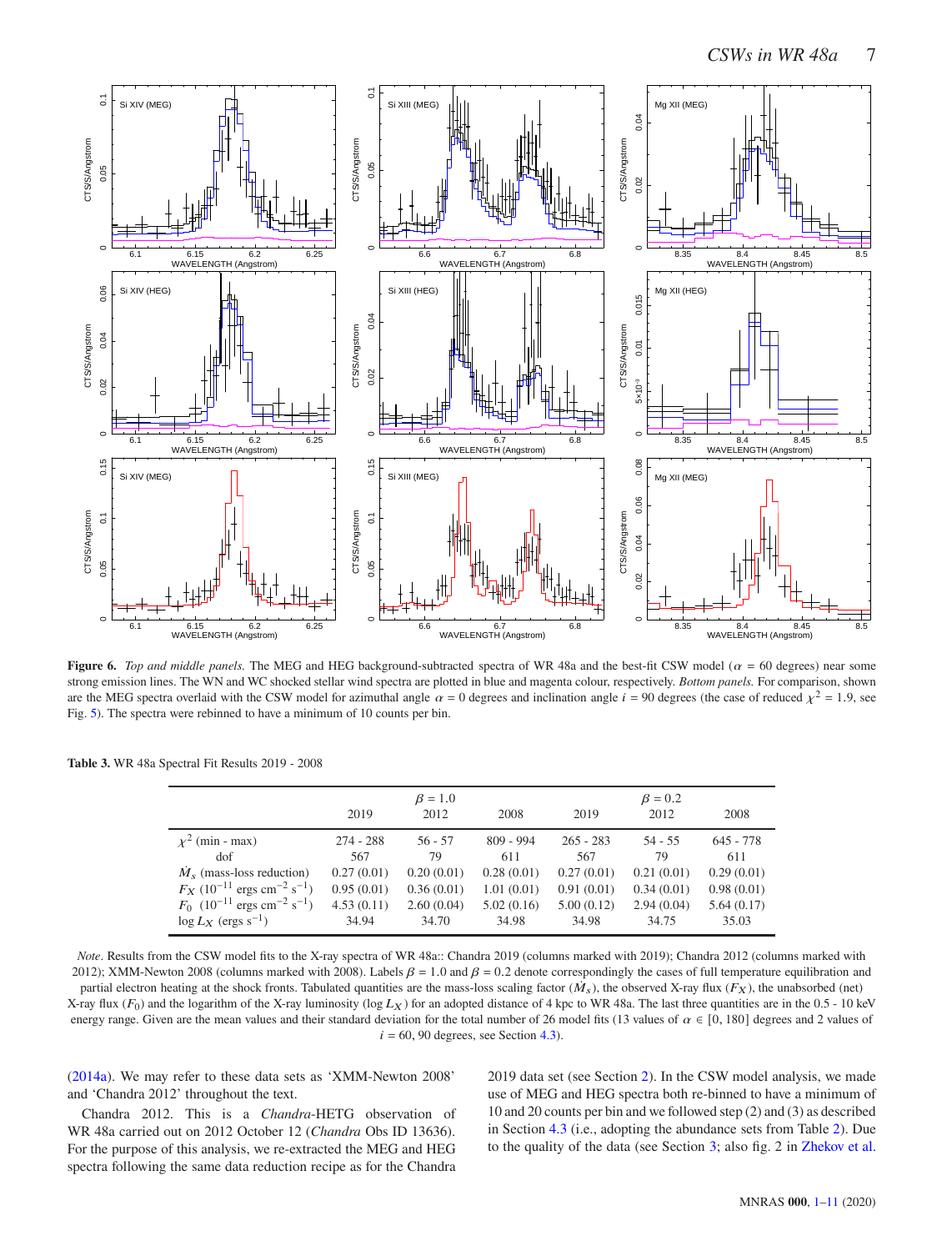

<span id="page-8-1"></span>**Figure 7.** The X-ray absorption (NH) vs. azimuthal angle  $(\alpha, \text{see Fig. 4})$ . The results for inclination angle of  $i = 90$  and 60 degrees are shown in blue and magenta colour, respectively. The bottom curves are for Chandra 2019, the curves in the middle are for XMM-Newton 2008 and the top curves are for Chandra 2012. The mean differences of the X-ray absorption and their standard deviations (in parentheses) are given as well.

[2014a](#page-11-7)), only the MEG spectrum near the S XV, Si XIV and Si XIII lines was used in the step (3) of this analysis.

XMM-Newton 2008. This is an *XMM-Newton* observation of WR 48a carried out on 2008 January 9 (*XMM-Newton* Obs ID 0510980101). For the purpose of this analysis, we made use of the data from the pn detector of the European Photon Imaging Camera (EPIC). We used the *XMM-Newton* Science Analysis System (SAS, version  $16.1.0$ <sup>[4](#page-8-0)</sup> to filter the data for high X-ray background and to re-extract the source and background spectra and their corresponding response files. In the CSW model analysis, we used the pn spectrum re-binned to have a minimum of 100 counts per bin and we followed step (2) as described in Section [4.3,](#page-4-2) also adopting the abundance sets from Table [2.](#page-5-1)

Some results from the CSW-model fits to the Chandra 2012 and XMM-Newton 2008 spectra along with those for the Chandra 2019 spectra are given in Table [3,](#page-7-1) Figs. [7,](#page-8-1) [8](#page-8-2) and [9.](#page-9-0) We immediately notice that the X-ray luminosity of WR 48a derived from the CSW-model analysis (Table [3\)](#page-7-1) confirms its status of the most X-ray luminous



<span id="page-8-2"></span>**Figure 8.** The reduced- $\chi^2$  values (degrees of freedom, dof = 31) vs. azimuthal angle  $(\alpha, \text{ see Fig. 4})$  for the case of equal electron and ion temperatures ( $\beta$  = 1). The results for inclination angle of  $i = 90$  and 60 degrees are shown in blue and magenta colour, respectively. The black circle marks the formal minimum value of the reduced  $\chi^2$  at  $\alpha = 105$  degrees.

Wolf-Rayet star in the Galaxy detected so far, after the black-hole candidate Cyg X-3 [\(Zhekov et al. 2011\)](#page-11-6).

In the framework of the CSW picture, we also see that the observed characteristics of the X-ray emission region (i.e., the CSW zone) in WR 48a are quite similar in 2019 and 2008. On the other hand, it is confirmed what was already reported [\(Zhekov et al. 2014a](#page-11-7)) that the X-ray emission from WR 48a was appreciably lower in 2012 compared to its level in 2008. The same is valid for the amount of emission measure (EM  $\propto \dot{M}_s^2$ ). It is also confirmed that the decrease of the emission measure in 2012 was accompanied with a considerable increase of the X-ray absorption.

We emphasize that the derived amount of X-ray absorption (Fig. [7\)](#page-8-1) is in addition to that due to the stellar winds, that is it is of interstellar and circumstellar origin. The optical extinction toward WR 48a has been reported to be very high,  $A_V = 9.2$  mag [\(Danks et al. 1983;](#page-10-1) see also fig. 8 in [Zhekov et al. 2014b\)](#page-11-17), and we note that a conver-sion N<sub>H</sub> = 1.65 (1.6 – 1.7) × 10<sup>21</sup> A<sub>V</sub> cm<sup>-2</sup> [\(Vuong et al. 2003;](#page-11-21) [Getman et al. 2005](#page-10-16)) is used in Fig. [7](#page-8-1) (for the right-hand y-axis).

The apparent variation of the excess X-ray absorption with the azimuthal angle is a result from different chemical composition of the stellar winds. Namely, the more chemically evolved WC wind has a higher X-ray absorption than that of the WN wind, so, the additional X-ray absorption needed to match the shape of the X-ray spectrum is therefore smaller for azimuthal angles of  $\alpha$  < 90 degrees. The opposite is valid for azimuthal angles of  $\alpha > 90$  degrees, when the WN component is predominantly 'in front'. Naturally, the peak of the excess X-ray absorption is near  $\alpha \approx 90$  degrees, when the stellar wind absorption is minimal (the observer's line-of-sight is approximately 'through' the CSW region itself, i.e. along the x-axis in Fig. [4\)](#page-5-0).

Figure [8](#page-8-2) shows the results from confronting the CSW model profiles with the observed ones for Chandra 2012 for the case of equal electron and ion temperatures ( $\beta = 1$ ). As in the case of Chandra 2019 (see Section [4.3](#page-4-2) and Fig. [5\)](#page-5-2), we found no appreciable difference in the corresponding  $\chi^2$  values between the cases of  $\beta = 1$  and  $\beta = 0.2$ : the differences were less than 2%. The formal minimum of the reduced  $\chi^2$  is at azimuthal angle of  $\alpha = 105$  degrees, but similarly to the case of the 2019 *Chandra*-HETG spectra of WR 48a,

<span id="page-8-0"></span><sup>4</sup> The *XMM-Newton* Science Analysis System (SAS), [https://www.](https://www.cosmos.esa.int/web/xmm-newton/sas) [cosmos.esa.int/web/xmm-newton/sas](https://www.cosmos.esa.int/web/xmm-newton/sas).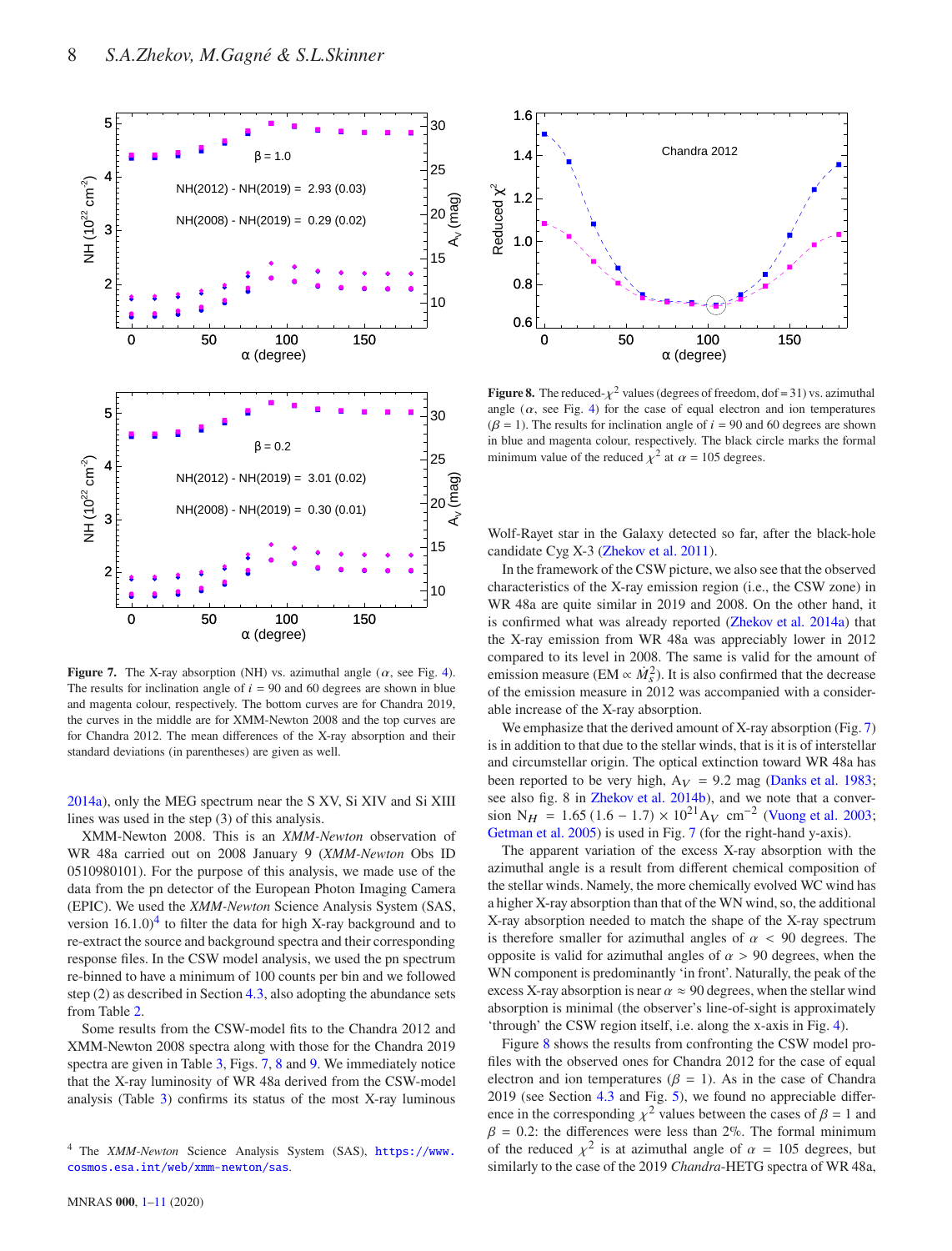

<span id="page-9-0"></span>**Figure 9.** The background-subtracted spectra of WR 48a from different epochs overlaid with the best-fit CSW model. The *Chandra* and *XMM-Newton* spectra were re-binned to have a minimum of 20 and 100 counts per bin, respectively. The model spectra for  $\beta = 1$  and 0.2 are plotted with red and green colour, respectively.

the models in a broad range (this time  $\alpha \in [60, 120]$  degrees) could be considered acceptable.

Finally, the case of partial electron heating at the strong shocks in the CSW region of WR 48a finds some support but *only* from the case of XMM-Newton 2008. We see that the quality of the CSW model fits for  $\beta = 0.2$  is better than that for  $\beta = 1$ : the  $\chi^2$  values of the former are by ∼ 25% lower than those for the latter. Also as seen from Fig. [9,](#page-9-0) while there is practically no difference between the CSW model spectra with  $\beta = 1$  and  $\beta = 0.2$  for Chandra 2019 and Chandra 2012, that with equal electron and ion temperatures  $(\beta = 1)$  predicts hard X-ray emission (wavelengths < 2Å) higher than the observed one in XMM-Newton 2008. Since partial electron heating at shock fronts ( $\beta$  < 1) results in 'on average' lower electron temperature in the CSW region, the much larger effective area of the *XMM-Newton*-EPIC instruments helps detect some differences between X-ray spectra in the cases  $\beta = 1$  and  $\beta = 0.2$ .

In general, we see that the CSW-model analysis of the X-ray spectra (with good quality: high spectral resolution, high photon statistics) of WR 48a provided some basic features of the CSW picture in this WC+WN massive binary. Namely, the observed X-ray emission from WR 48a is variable on long timescale (years) and the same is valid for its intrinsic X-ray emission. This requires variable mass-loss rates over its orbital period. And, the X-ray absorption is variable as well, as this absorption is in excess to that due to the stellar winds in the binary. It is worth noting that lower intrinsic X-ray emission is accompanied by higher X-ray absorption. Such a behaviour is quite similar to that of WR 140, which is the prototype of the CSW binaries showing periodic dust formation.

Namely, it is currently assumed that the dust formation in CSW binaries is set up near the periastron passage as illustrated by the case of WR 140 [\(Williams et al. 1990;](#page-11-1) also see [Williams 1995,](#page-11-0) [Williams](#page-11-2) [2008](#page-11-2)). Interestingly, the X-ray emission from this object decreases at about the same orbital phases correlating with an increase of the X-ray absorption (see [Pollock et al. 2005](#page-11-22); [Pollock 2012](#page-11-23)).

An in-detail CSW-model analysis of the X-ray emission from WR 140 is presented in [Zhekov](#page-11-15) [\(2021](#page-11-15)) showing that the mass-loss rates must decrease near periastron, and the following explanation was suggested. 'The variable effective mass-loss rate could be understood *qualitatively* in CSW picture of clumpy stellar winds where clumps are efficiently dissolved in the CSW region near apastron but not at periastron. The increased X-ray absorption near periastron might be a sign of non-spherically symmetric stellar winds.'

In the framework of this qualitative CSW picture and following the time sequence of the WR 48a X-ray observations, we may assume that WR 48a was observed near periastron in 2012 (Chandra 2012), while it was observed quite a bit before and after periastron in 2008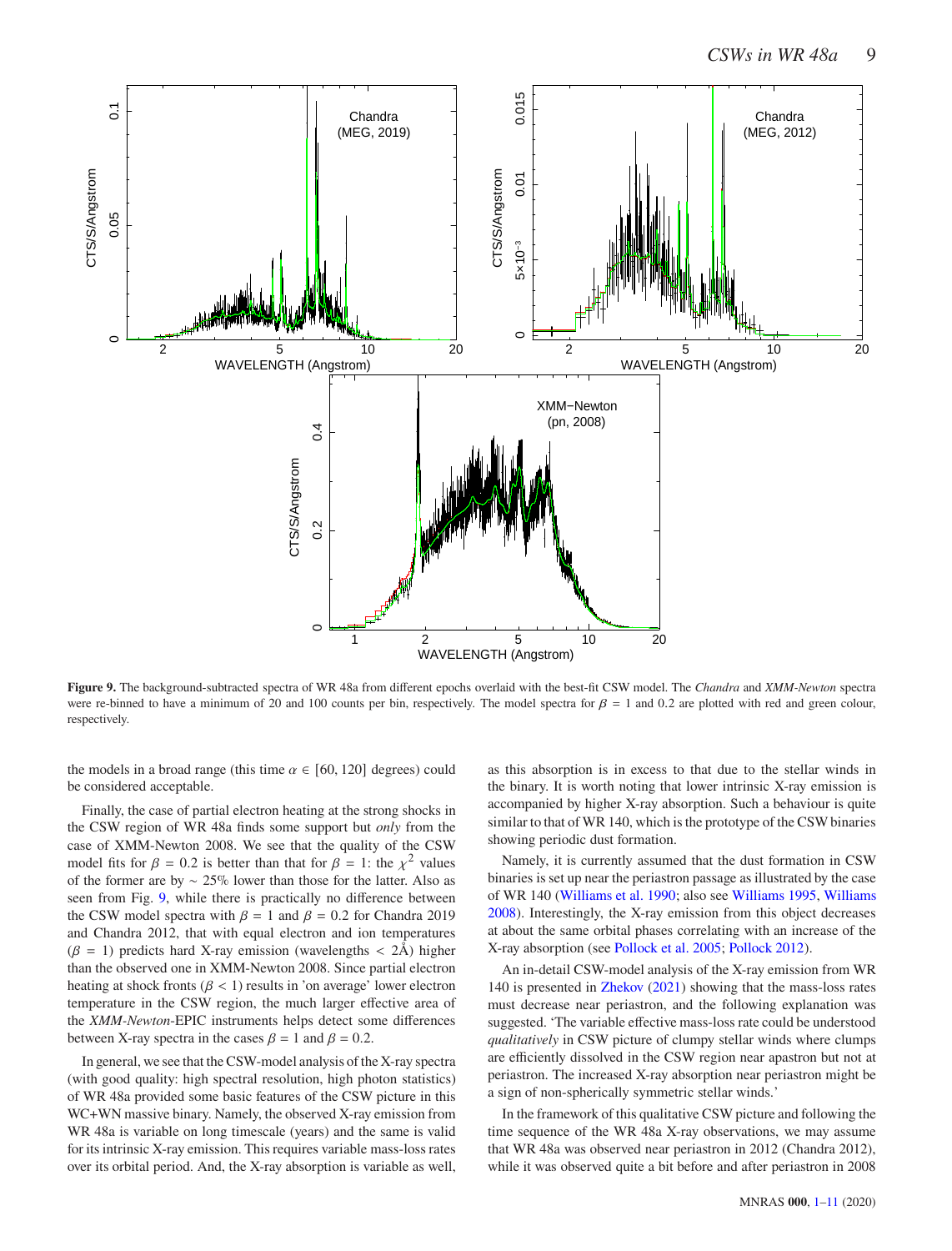(XMM-Newton 2008) and 2019 (Chandra 2019), respectively. The presumed periastron passage was likely at the end of 2011 (beginning of 2012) as maximum in the WR 48a light curve in the near infrared indicates (see fig. 3 in[Williams et al. 2012](#page-11-5)). Interestingly, a minimum is present in the X-ray light curve of WR 48a at about the same period of time (see fig. 10 in [Zhekov et al. 2014b](#page-11-17); these short-exposure observations were carried out with the *Swift* observatory). And, we could add another detail in this qualitative picture.

Our analysis of the X-ray data on WR 48a with high spectral resolution (Chandra 2019; Chandra 2012) showed that the azimuthal angle of the line-ot-sight towards observer (Fig. [4\)](#page-5-0) was in the broad range of  $\alpha \in [45, 135]$  and  $\alpha \in [60, 120]$  degrees in 2019 and in 2012, respectively.. Since such ranges are somehow 'centred' at the value of  $\alpha = 90$  degrees, it might be considered as an indication that this massive binary (WR 48a) is observed 'pole-on'. We note that due to the axial symmetry of the CSW region all the spectra (line profiles) for azimuthal angle of  $\alpha = 90$  degrees and inclination angle  $i \neq 0$  degrees are the same, and they are also *identical* to those with inclination angle  $i = 0$  degrees and arbitrary value of azimuthal angle. We have to keep in mind that even if WR 48a is observed 'pole-on', it will show variable X-ray emission provided its orbit has high eccentricity. By analogy with WR 140, the variable X-ray absorption (being the highest near periastron) could be a sign of non-spherically symmetric stellar winds.

We believe that more X-ray observations of massive binaries with high spectral resolution and good photon statistics as well as future development of CSW models with non-spherically symmetric winds may help us get a deeper insight of the CSW picture in these objects.

#### <span id="page-10-0"></span>**6 CONCLUSIONS**

The basic results and conclusions from our analysis of the X-ray spectra of WR 48a with good quality (high spectral resolution, high photon statistics) are as follows.

(i) Analysis of the line profiles of strong emission features in the Xray spectrum of WR 48a from recent *Chandra*-HETG observations (2019 November - December) showed that the spectral lines in this massive binary are broadened (typical FWHM of 1400 km s<sup>-1</sup>) and marginally blueshifted by  $\sim 100$  km s<sup>-1</sup>.

(ii) A direct modelling of these *Chandra* (MEG, HEG) spectra in the framework of the standard CSW picture provided a very good correspondence between the shape of the theoretical and observed spectra. Also, it showed that the theoretical line profiles are in most cases an acceptable representation of the observed ones. However, no tight constraints are derived on the azimuthal angle of the line-ofsight towards observer: it was in the range [45, 135] degrees at the time of observations.

(iii) To broaden this analysis, we applied the CSW model to the Xray spectra of WR 48a from previous observations: *Chandra*-HETG (2012 October) and *XMM-Newton* (2008 January). The basic findings from the CSW modelling of all the three data sets are the following. The observed X-ray emission from WR 48a is variable on the long timescale (years) and the same is valid for its intrinsic X-ray emission. This requires variable mass-loss rates over the binary orbital period. The X-ray absorption is variable as well, as this absorption is in excess of that due to the stellar winds in the binary. Interestingly, lower intrinsic X-ray emission is accompanied by higher X-ray absorption.

(iv) The basic features described in the previous item are very similar to those found in the prototype CSW binary WR 140 based on the CSW modelling (see [Zhekov 2021\)](#page-11-15). By analogy with WR 140, we propose the same qualitative CSW picture for their explanation as

given in [Zhekov](#page-11-15) [\(2021\)](#page-11-15). 'The variable effective mass-loss rate could be understood in CSW picture of clumpy stellar winds where clumps are efficiently dissolved in the CSW region near apastron but not at periastron. The increased X-ray absorption near periastron might be a sign of non-spherically symmetric stellar winds.'

#### **ACKNOWLEDGEMENTS**

This research has made use of data and/or software provided by the High Energy Astrophysics Science Archive Research Center (HEASARC), which is a service of the Astrophysics Science Division at NASA/GSFC and the High Energy Astrophysics Division of the Smithsonian Astrophysical Observatory. This research has made use of the NASA's Astrophysics Data System, and the SIMBAD astronomical data base, operated by CDS at Strasbourg, France.

Support for this work was provided by the National Aeronautics and Space Administration (NASA) through Chandra Award Numbers GO9-20007A (SLS), GO9-20007B (MG) and GO0-21015E (MG) issued by the Chandra X-ray Center, which is operated by the Smithsonian Astrophysical Observatory for and on behalf of NASA under contract NAS8-03060. SAZ acknowledges financial support from Bulgarian National Science Fund grant DH 08 12. The authors thank the reviewer Dr Maurice A. Leutenegger for his valuable comments and suggestions.

#### **DATA AVAILABILITY**

The X-ray data underlying this research are *public* and can be accessed as follows. The *Chandra* data sets can be downloaded from the *Chandra* X-ray observatory data archive [https://cxc.harvard.](https://cxc.harvard.edu/cda/) [edu/cda/](https://cxc.harvard.edu/cda/) by typing in the target name (WR 48a) in the general search form <https://cda.harvard.edu/chaser/>. The *XMM-Newton* data sets can be downloaded from the *XMM-Newton* Science Archive by typing in the object name (WR 48a) in the general search form <http://nxsa.esac.esa.int/nxsa-web/#search>.

#### **REFERENCES**

- <span id="page-10-7"></span>Arnaud K. A., 1996, in Jacoby G. H., Barnes J., eds, Astronomical Society of the Pacific Conference Series Vol. 101, Astronomical Data Analysis Software and Systems. p. 17
- <span id="page-10-13"></span>Bailer-Jones C. A. L., Rybizki J., Fouesneau M., Mantelet G., Andrae R., 2018, [AJ,](http://dx.doi.org/10.3847/1538-3881/aacb21) [156, 58](https://ui.adsabs.harvard.edu/abs/2018AJ....156...58B)
- <span id="page-10-8"></span>Cash W., 1979, [ApJ,](http://dx.doi.org/10.1086/156922) [228, 939](https://ui.adsabs.harvard.edu/abs/1979ApJ...228..939C)
- <span id="page-10-3"></span>Cherepashchuk A. M., 1976, Soviet Astronomy Letters, [2, 138](http://adsabs.harvard.edu/abs/1976SvAL....2..138C)
- <span id="page-10-1"></span>Danks A. C., Dennefeld M., Wamsteker W., Shaver P. A., 1983, A&A, [118, 301](https://ui.adsabs.harvard.edu/abs/1983A&A...118..301D)
- <span id="page-10-2"></span>Danks A. C., Wamsteker W., Shaver P. A., Retallack D. S., 1984, A&A, [132, 301](https://ui.adsabs.harvard.edu/abs/1984A&A...132..301D)
- <span id="page-10-14"></span>Gaia Collaboration et al., 2018, [A&A,](http://dx.doi.org/10.1051/0004-6361/201833051) [616, A1](https://ui.adsabs.harvard.edu/abs/2018A&A...616A...1G)
- <span id="page-10-15"></span>Gaia Collaboration et al., 2021, [A&A,](http://dx.doi.org/10.1051/0004-6361/202039734) [649, A9](https://ui.adsabs.harvard.edu/abs/2021A&A...649A...9G)
- <span id="page-10-16"></span>Getman K. V., Feigelson E. D., Grosso N., McCaughrean M. J., Micela G., Broos P., Garmire G., Townsley L., 2005, [ApJS,](http://dx.doi.org/10.1086/432097) [160, 353](https://ui.adsabs.harvard.edu/abs/2005ApJS..160..353G)
- <span id="page-10-6"></span>Gosset E., Nazé Y., Claeskens J. F., Rauw G., Vreux J. M., Sana H., 2005, [A&A,](http://dx.doi.org/10.1051/0004-6361:20040286) [429, 685](https://ui.adsabs.harvard.edu/abs/2005A&A...429..685G)
- <span id="page-10-11"></span>Hamann W. R., et al., 2019, [A&A,](http://dx.doi.org/10.1051/0004-6361/201834850) [625, A57](https://ui.adsabs.harvard.edu/abs/2019A&A...625A..57H)
- <span id="page-10-9"></span>Lebedev M. G., Myasnikov A. V., 1990, Fluid Dynamics, [25](http://adsabs.harvard.edu/abs/1990FlDy...25..629L)
- <span id="page-10-12"></span>Monnier J. D., et al., 2011, [ApJ,](http://dx.doi.org/10.1088/2041-8205/742/1/L1) [742, L1](https://ui.adsabs.harvard.edu/abs/2011ApJ...742L...1M)
- <span id="page-10-10"></span>Myasnikov A. V., Zhekov S. A., 1993, [MNRAS,](http://dx.doi.org/10.1093/mnras/260.1.221) [260, 221](http://adsabs.harvard.edu/abs/1993MNRAS.260..221M)
- <span id="page-10-5"></span>Oskinova L. M., Ignace R., Hamann W.-R., Pollock A. M. T., Brown J. C., 2003, [A&A,](http://dx.doi.org/10.1051/0004-6361:20030300) [402, 755](http://adsabs.harvard.edu/abs/2003A%26A...402..755O)
- <span id="page-10-4"></span>Pollock A. M. T., 1987, [ApJ,](http://dx.doi.org/10.1086/165539) [320, 283](http://adsabs.harvard.edu/abs/1987ApJ...320..283P)